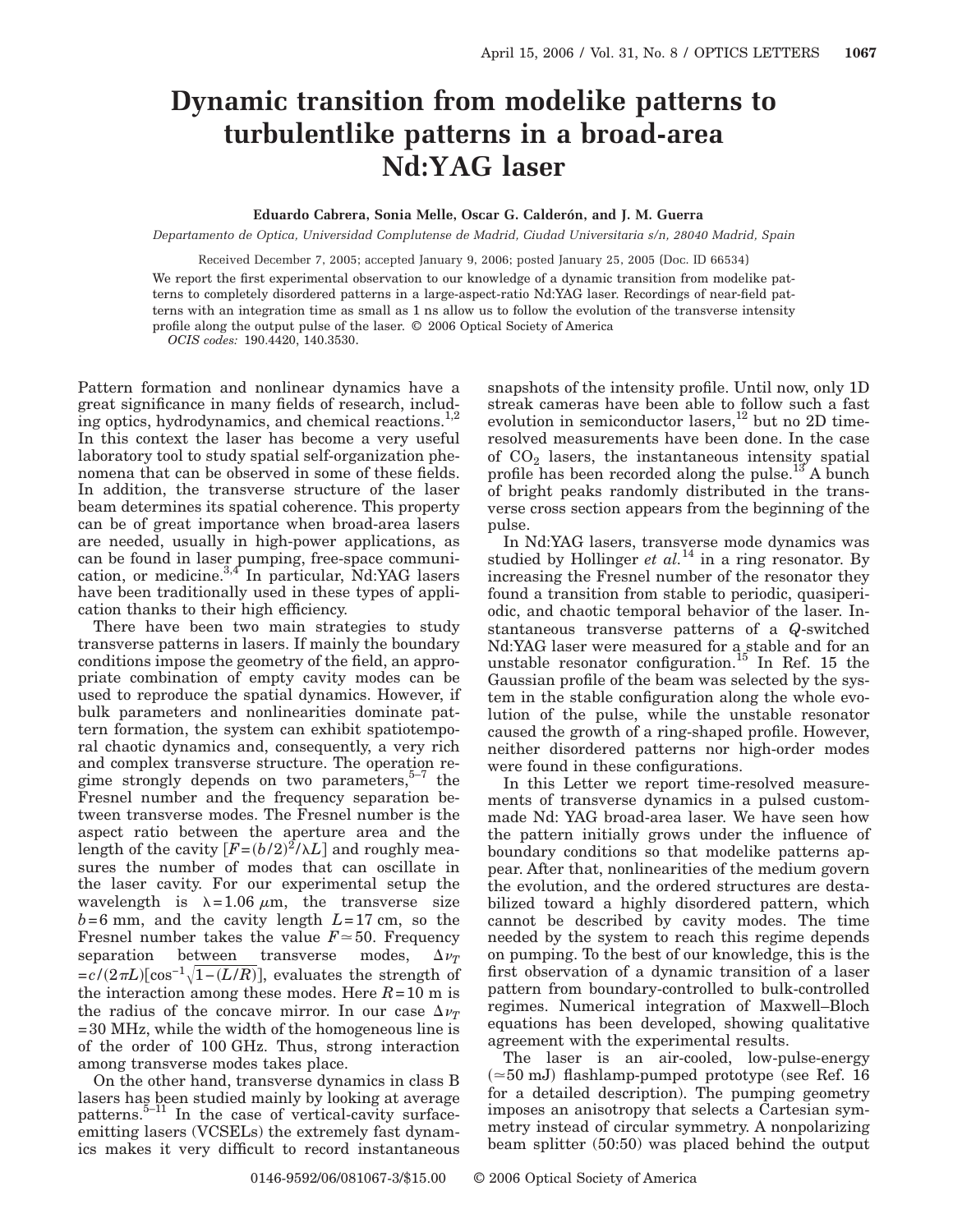

Fig. 1. (Color online) Instantaneous intensity patterns (resolution time 9 ns) for pumping 2.7 times above threshold: (a)–(c) for 4  $\mu$ s of time delay from the beginning of the pulse, (d) for 40  $\mu$ s of delay. Pattern size 6 mm $\times$ 6 mm, approximately.

coupler to separate the beams. The transmitted beam is carried to a photodiode (1 ns rise time), while the reflected beam reaches an intensified IR-enhanced CCD camera with a  $768\times494$  pixel array. The spatial resolution is 50  $\mu$ m/pixel, which allows us to observe the spatial structure forming the pattern. The minimum integration time for the recorded patterns is 1 ns, much lower than the characteristic time of the local intensity evolution. We take one snapshot per pulse. Both the integration time and the time within the pulse at which we record the snapshots (time delay) are computer controlled.

Let us analyze the evolution of the pattern along the pulse for the lowest pump we can achieve (2.7 times above threshold). During the first steps of the output pulse we observe, in different pulses, two main types of ordered structure: latticelike modes and stripelike modes. Figures  $1(a)-1(c)$  show different kinds of pattern recorded with the same time delay  $(4 \mu s)$ . A rich variety of transverse spatial distributions can be found. In Figure 1(a) a lattice pattern that resembles a Gaussian–Hermite  $TEM_{45}$  mode can be seen. Stripelike modes with different orientations have also been observed. Figure 1(b) shows an example of this mode tilted 45°. This pattern could be characterized as a high-order Gaussian–Hermite mode or as a standing wave. To discern between the two, the instantaneous far-field patterns should be simultaneously measured with the near-field ones. More complex patterns also appear, such as the one shown in Fig. 1(c). In this case a combination of a flowerlike pattern (characterized by bright peaks around the perimeter of the laser spot) with a stripelike pattern in the vertical direction takes place. The characteristic length scale of all of these ordered structures is near 0.8 mm. The presence of this great variety of profiles for the same experimental conditions seems to indicate a weak selection of the spatial symmetry. Babushkin *et al.*<sup>8</sup> showed a similar coexistence of patterns for VCSEL's but for the case of stationary patterns. In that case standing waves and structures close to high-order Gaussian–Laguerre modes were seen for the same experimental conditions. Only small anisotropies selected the pattern.

The previous highly ordered patterns dramatically change along the evolution of the laser emission, leading to very disordered intensity profiles. An example of this turbulentlike behavior can be seen in Fig. 1(d), where an instantaneous pattern recorded for a time delay of 40  $\mu$ s is shown. This instantaneous laser pattern consists of a bunch of bright peaks randomly distributed in the transverse cross section. In this case, we observe a mean size of the structures of 0.2 mm, much smaller than those present in the first steps of the emission. This behavior remains during the rest of the output pulse.

Increasing the pump injected into the system allows higher-order modes to overcome diffraction losses and thus to appear. This can be seen in Figs.  $2(a)$  and  $2(b)$ , which show characteristic intensity profiles recorded for a time delay of 8  $\mu$ s and a pump 4 times above threshold. Another consequence of this higher pumping is that instabilities destroy the ordered structures faster, reducing the time of the boundary-controlled regime [see Fig. 2(c)]. The lack of exact repetition of the pulses does not allow us to measure the transition time from order to disorder precisely. However, while the typical time delay to find turbulentlike patterns was 40  $\mu$ s for the lowest pumping, the pattern shown in Fig. 2(c) was taken with 23  $\mu$ s of delay from the beginning of the output pulse. For the highest pump we can achieve (5.4 times above threshold), no ordered patterns were observed for any time delay. The theoretical analysis has been performed by means of two-level semiclassical Maxwell–Bloch equations, with proper pumping and loss profiles. Adiabatic elimination of the electric polarization has been done to handle the system of equations numerically. In our system, time decay constants for the electric field, electric polarization, and inversion of population are, respectively  $\kappa = 1.4$  $\times 10^8$  s<sup>-1</sup>,  $\gamma_{\perp} = 4 \times 10^{11}$  s<sup>-1</sup>,  $\gamma_{\parallel} = 4.35 \times 10^3$  s<sup>-1</sup>, which makes the adiabatic approximation justified. Therefore the laser equations are the following:

$$
\frac{\partial E}{\partial \tau} = i\alpha \Delta_{\perp} E + \left(\frac{D}{1 + i\delta} - \eta\right) E, \tag{1}
$$



Fig. 2. (Color online) Instantaneous intensity patterns (resolution time 3 ns) for pumping 4 times above threshold (a), (b) for  $8 \mu s$  of time delay from the beginning of the pulse, (c) for 23  $\mu$ s of delay. Pattern size 6 mm $\times$ 6 mm, approximately.